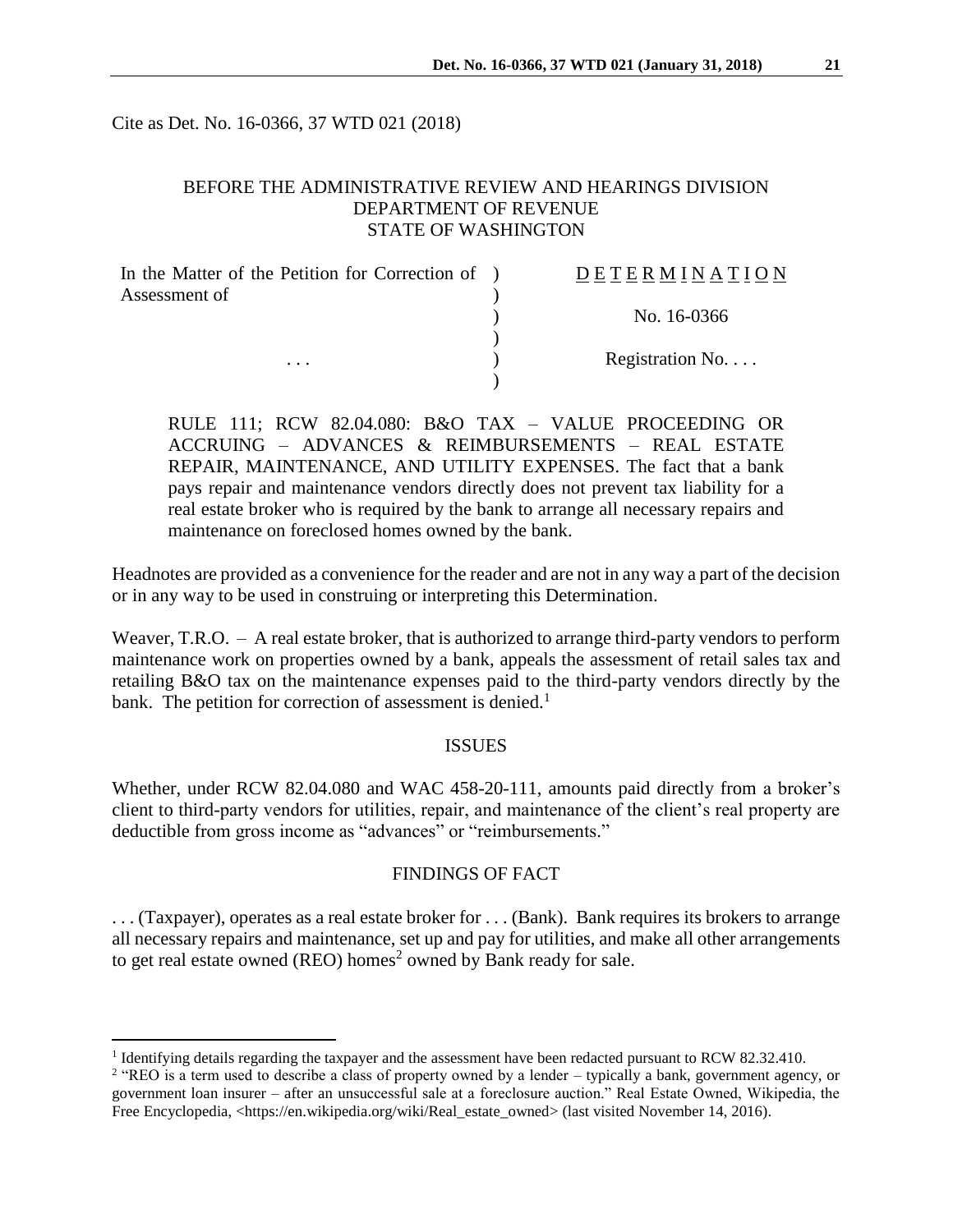When it is determined that a task must be completed or an expense incurred by the Bank on an REO home, Taxpayer may either choose a vendor from a list of pre-approved vendors or apply to the Bank for the approval of a vendor. Once a vendor is approved, it joins the list of pre-approved vendors and Taxpayer is free to use it in the future without re-applying to the Bank. Taxpayer is not authorized to arrange any work on the REO homes without approval by the Bank.

All repair, maintenance, utilities, and other expenses are invoiced to Taxpayer, in Taxpayer's name, and are addressed to Taxpayer. If the invoices are for less than \$500 or are for utilities, Taxpayer may pay the vendor directly and then request payment from Bank. Expenses of \$500 or more are submitted to Bank, and the Bank then pays those vendors directly.

Other than the reimbursements for expenses under \$500.00 that it pays, Taxpayer is not paid by the Bank until the properties are sold. Taxpayer earns a commission on the sale of the properties.

Taxpayer's books and records were examined by the Audit Division of the Department of Revenue (Department) for the period April 1, 2012, through December 31, 2014. The Audit Division assessed retailing business and occupation (B&O) tax and retail sales tax on payments made by the Bank directly to the vendors. The Audit Division's position is that because the vendor invoices were directed to Taxpayer, Taxpayer was liable for their payment, and, as such, the invoices were properly a part of Taxpayer's gross receipts. The Audit Division requested a copy of the contract between Taxpayer and the Bank from Taxpayer but it was not provided.

The Audit Division did not consider Taxpayer an agent of the Bank and, as such, treated Taxpayer as primarily or secondarily liable for the expenses under \$500 that it paid directly. The Audit Division treated Taxpayer as a general contractor with respect to the vendor expenses paid directly by the Bank.

After reviewing Taxpayer's books and records, the Audit Division generated Workpaper A, titled "Service Expenses for which Agent Relationship Was Not Shown." *See* Workpaper A. Workpaper A listed service-taxable utility expenses from January 1, 2013, through December 15, 2014, on the properties that Taxpayer was contracted to service. Workpaper A listed the following totals:

Year 2013 - Service Expenses for which Agent Relationship was Not Shown

|           | (Total) Amount   | Less than \$500                                             | \$500 and Greater |
|-----------|------------------|-------------------------------------------------------------|-------------------|
|           | $S_{\text{max}}$ | $\mathbb{S}$                                                | $S_{\rm max}$     |
| Year 2014 | $\sim$           | Service Expenses for which Agent Relationship was Not Shown |                   |

| (Total) Amount | Less than \$500 | \$500 and Greater |
|----------------|-----------------|-------------------|
|                |                 |                   |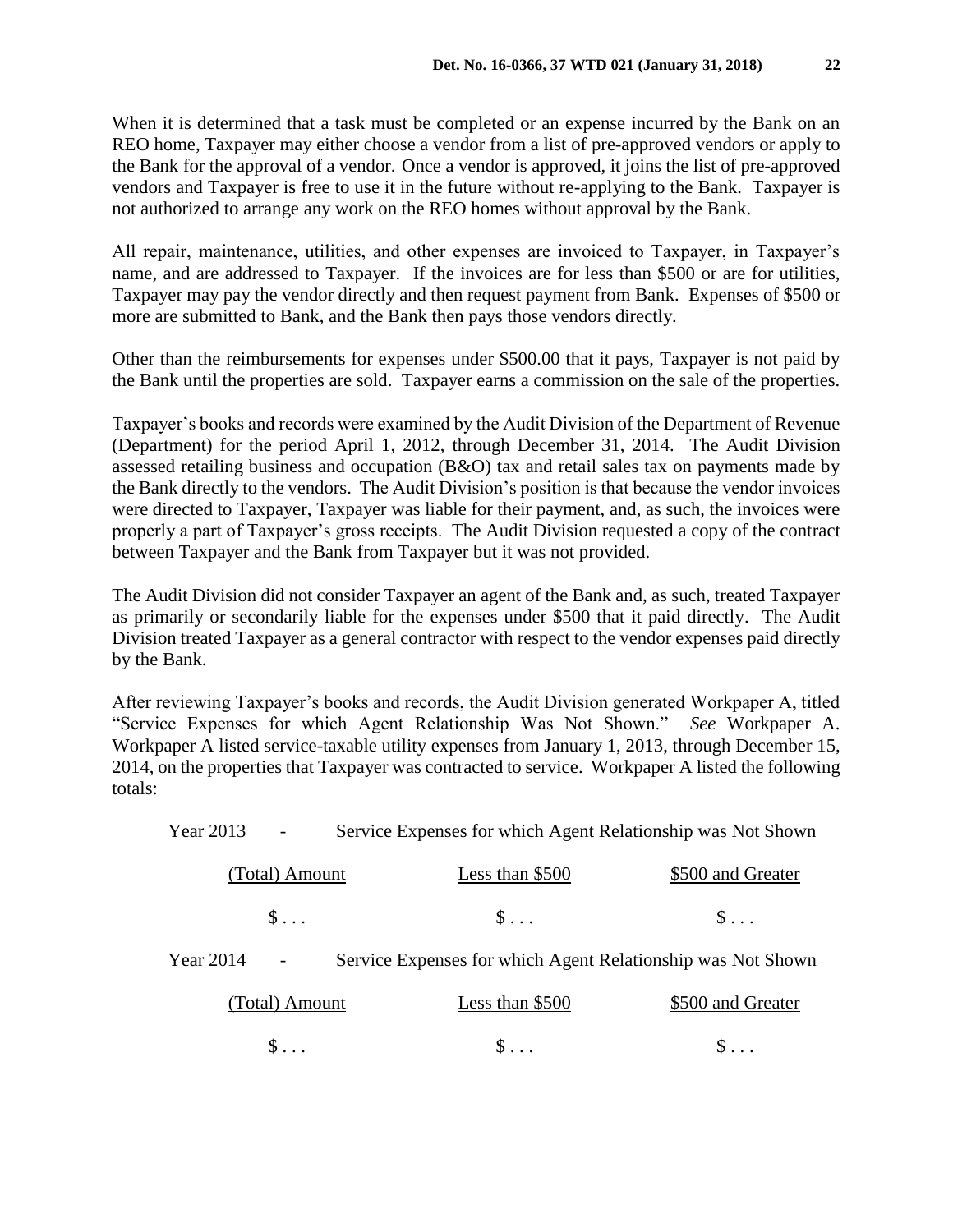The Audit Division also generated Workpaper B, titled "Retail Expenses for which Agent Relationship Was Not Shown." *See* Workpaper B. Workpaper B listed retail-taxable repair and maintenance expenses from January 1, 2013, through December 14, 2014, on the properties Taxpayer was contracted to service. Workpaper B listed the following totals:

| Year 2013 | $\overline{\phantom{a}}$ | Retail Expenses for which Agent Relationship was Not Shown |                    |
|-----------|--------------------------|------------------------------------------------------------|--------------------|
|           | (Total) Amount           | Less than \$500                                            | \$500 and Greater  |
|           | $\mathsf{S} \dots$       | $\$\ldots$                                                 | $\mathsf{S} \dots$ |
| Year 2014 |                          | Retail Expenses for which Agent Relationship was Not Shown |                    |
|           | (Total) Amount           | Less than \$500                                            | \$500 and Greater  |
|           | $\$\ldots$               | $\S \dots$                                                 | $\S \ldots$        |

The Audit Division used the amounts in these Workpapers to generate Schedule 1, which listed the total taxes assessed against Taxpayer on unreported income transactions. The tax amounts due listed in Schedule 1 are identified, in pertinent part, as follows:

|                             |                                                 | 2012       | 2013       | Totals     |
|-----------------------------|-------------------------------------------------|------------|------------|------------|
|                             | Schedule 2A Service $B&O$ – Less than \$500     | .          |            |            |
|                             | Schedule 2B Service $B&O$ – More than \$500     | .          | .          | $\cdots$   |
|                             |                                                 |            |            |            |
|                             | Schedule 3A Retailing $B&O -$ Less than \$500   | .          |            | .          |
|                             | Schedule $3B$ Retailing $B&O$ – More than \$500 | .          | .          | $\cdots$   |
|                             |                                                 |            |            |            |
|                             | Schedule 3C Retail Sales Tax - Less than \$500  | .          |            | .          |
|                             | Schedule 3D Retail Sales Tax – Less than \$500  | .          |            | $\cdots$   |
| Schedule 4                  | Adjustment – Tax Paid at Source                 | $(\ldots)$ | $(\ldots)$ | $\ldots$ ) |
|                             |                                                 |            |            |            |
| <b>Total Tax Adjustment</b> |                                                 | $\cdots$   |            |            |

# (excluding penalties and interest)

 $\overline{a}$ 

In Schedule 4, referenced in the chart above, the Audit Division did give Taxpayer a "tax paid at source" deduction for retail sales taxes paid directly to vendors.<sup>3</sup>

<sup>&</sup>lt;sup>3</sup> The Audit Division referred to this as a "tax paid at source deduction," but it was, in fact, a credit for taxes paid by Taxpayer's customer, the Bank, directly to the vendors.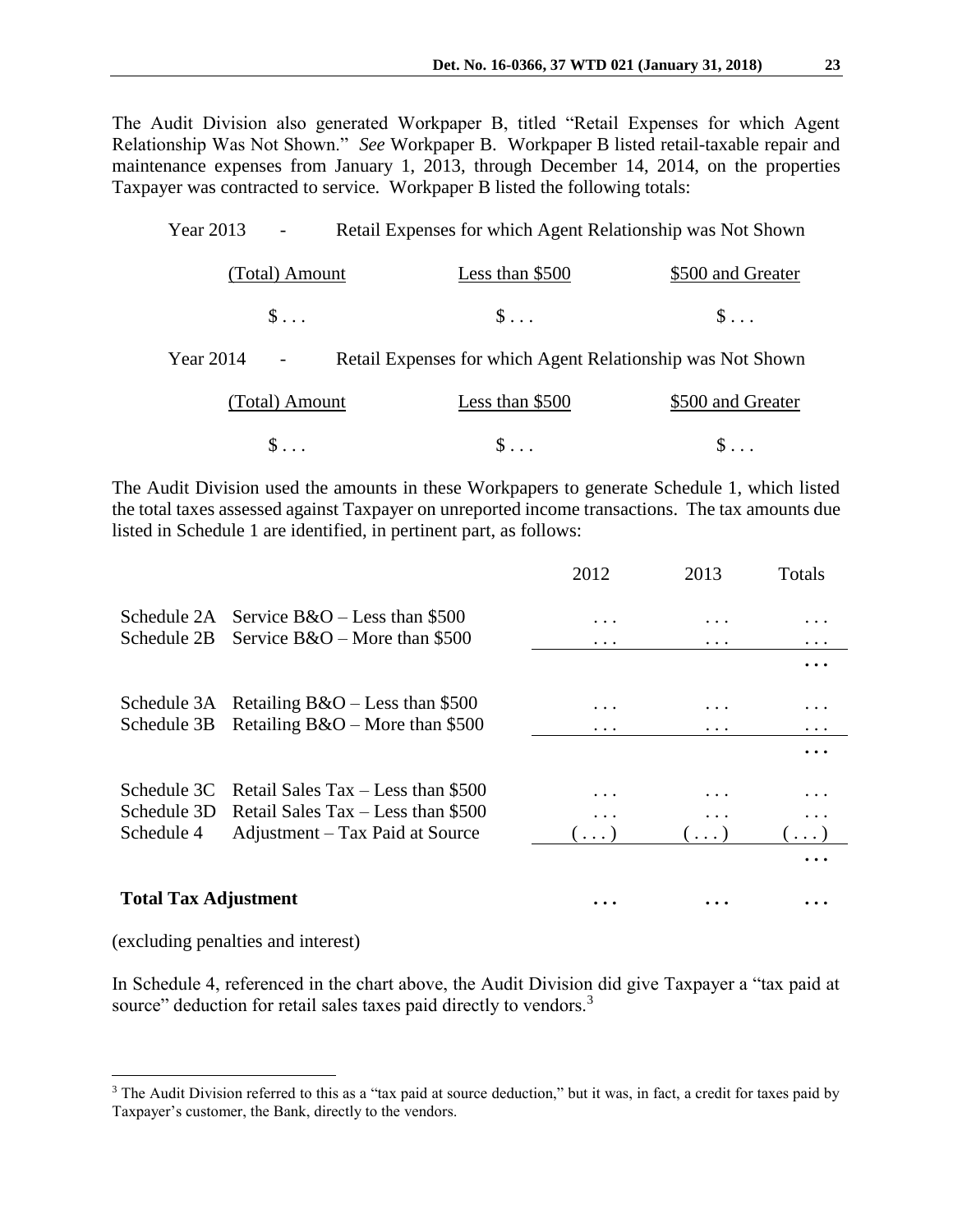On November 3, 2015, the Audit Division issued Assessment No.  $\dots$ , totaling \$ ..., which included \$ . . . in retail sales tax, \$ . . . in retailing B&O tax, \$ . . . in service and other activities B&O tax,  $\$\dots$  in interest, and a 5% assessment penalty of  $\$\dots$  Taxpayer filed a timely appeal.

### ANALYSIS

Washington imposes a B&O tax "for the act or privilege of engaging in business" in the State of Washington. RCW 82.04.220. The B&O tax measure and rate is determined by the type or nature of the business activity in which a person is engaged. "Business" is defined as including all activities "engaged in with the object of gain, benefit, or advantage to the taxpayer or to another person or class, directly or indirectly." RCW 82.04.140. The measure of the B&O tax is the application of rates against "value of products, gross proceeds of sales, or gross income of the business, as the case may be." RCW 82.04.220.

The B&O tax is a gross receipts tax, meaning that it applies to all value proceeding or accruing to the company, and not only to its profit margins. *Lamtec Corp. v. Dep't of Revenue*, 170 Wn.2d 838, 843, 246 P.3d 788, 791 (2011). Within the statute, the term "business" includes "all activities engaged in with the object of gain, benefit, or advantage to the taxpayer or another person or class, directly or indirectly." RCW 82.04.140. The statute was written broadly because the legislature intended to impose the B&O tax on virtually all business activities carried on within the state. *Time Oil Co. v. State,* 79 Wn.2d 143, 146, 483 P.2d 628 (1971).

RCW 82.04.080 defines "gross income of the business" in the following manner:

"Gross income of the business" means the value proceeding or accruing by reason of the transaction of the business engaged in and includes gross proceeds of sales, compensation for the rendition of services, gains realized from trading in stocks, bonds, or other evidences of indebtedness, interest, discount, rents, royalties, fees, commissions, dividends, and other emoluments however designated, all without any deduction on account of the cost of tangible property sold, the cost of materials used, labor costs, interest, discount, delivery costs, taxes, or any other expense whatsoever paid or accrued and without any deduction on account of losses.

RCW 82.04.080 (emphasis added). Under this broad definition, a service provider may not deduct from its gross income any of its own costs of doing business. *Rho Co. v. Dep't of Revenue*, 113 Wn.2d 561, 782 P.2d 986 (1989); *Pilcher v. Dep't of Revenue*, 112 Wn. App. 428, 436, 49 P.3d 947 (2002).

The term "value proceeding or accruing" is defined in RCW 82.04.090 as follows:

Value proceeding or accruing" means the consideration, whether money, credits, rights, or other property expressed in terms of money, actually received or accrued . . . .

While generally a taxpayer may not deduct its costs of business from the measure of its business and occupation (B&O) tax, the Department has recognized by rule, WAC 458-20-111 (Rule 111), that amounts received for certain pass-through expenses should not be included in determining a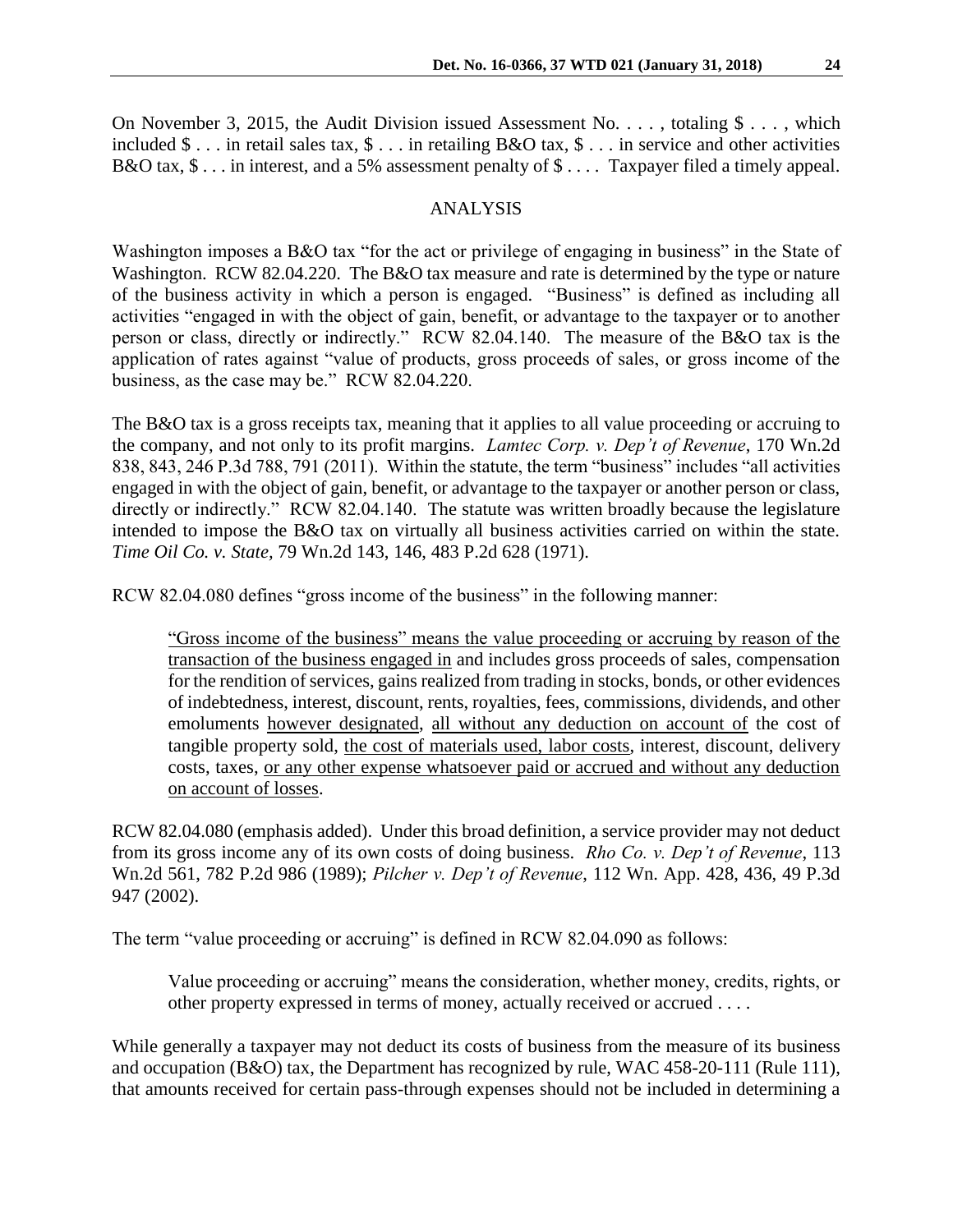business' gross income for B&O tax purposes. Det. No. 00-206E, 21 WTD 66 (2002). Rule 111 reads, in pertinent part, as follows:

The word "advance" as used herein, means money or credits received by a taxpayer from a customer or client with which the taxpayer is to pay costs or fees for the customer or client.

The word "reimbursement" as used herein, means money or credits received from a customer or client to repay the taxpayer for money or credits expended by the taxpayer in payment of costs or fees for the client.

*The words "advance" and "reimbursement" apply only when the customer or client alone*  is liable for the payment of the fees or costs and when the taxpayer making the payment *has no personal liability therefor, either primarily or secondarily, other than as agent for the customer or client.*

There may be excluded from the measure of tax amounts representing money or credit received by a taxpayer as reimbursement of an advance in accordance with the regular and usual custom of his business or profession.

Rule 111 (emphasis added).

 $\overline{a}$ 

Taxpayer takes the position that the payments to the vendors made directly by the Bank should not be included in Taxpayer's gross income.<sup>4</sup> Specifically, Taxpayer takes the position that it was acting as an agent of Bank, because Taxpayer was not permitted to arrange any work be performed on the REO homes without the Bank's authorization. Taxpayer maintains that because it was acting as an agent of the Bank, it is not liable for tax on the payments made directly from Bank to the vendors. The Audit Division decided that Taxpayer was liable for both the utility and maintenance expenses on the properties, as Taxpayer was the named entity that was invoiced by the third-party utility and maintenance vendors. The Audit Division assessed tax on the utilities expenses at the service and other activities B&O tax rate, and assessed Taxpayer retail sales tax and retailing B&O tax on the maintenance charges, but allowed Taxpayer a "tax paid at source" deduction, which was a credit for retail sales taxes paid on the invoiced work by Taxpayer's customer, the Bank.

The sole issue in this case is whether Taxpayer can deduct the expenses from its gross income, as an agent of the Bank.

<sup>4</sup> [In its petition for review, Taxpayer does not argue that the vendor costs directly paid by the Bank are not its "gross income" because they are directly paid to the vendors by the Bank without being first paid to Taxpayer. Under the broad definition of "gross income of the business" in RCW 82.04.080, a service provider may not deduct from its gross income any of its own costs of doing business. *See* RCW 82.04.080. Because the costs of the work performed by the vendors are Taxpayer's expenses and not the Bank's, those costs are properly included as Taxpayer's own costs of doing business, whether paid directly by Taxpayer or by the Bank. Because the vendor's work is included in Taxpayer's costs of doing business, those costs are correctly considered "gross income" to Taxpayer. Having established that the vendor costs are "gross income" to Taxpayer, we now turn to Taxpayer's agency arguments under Rule 111.]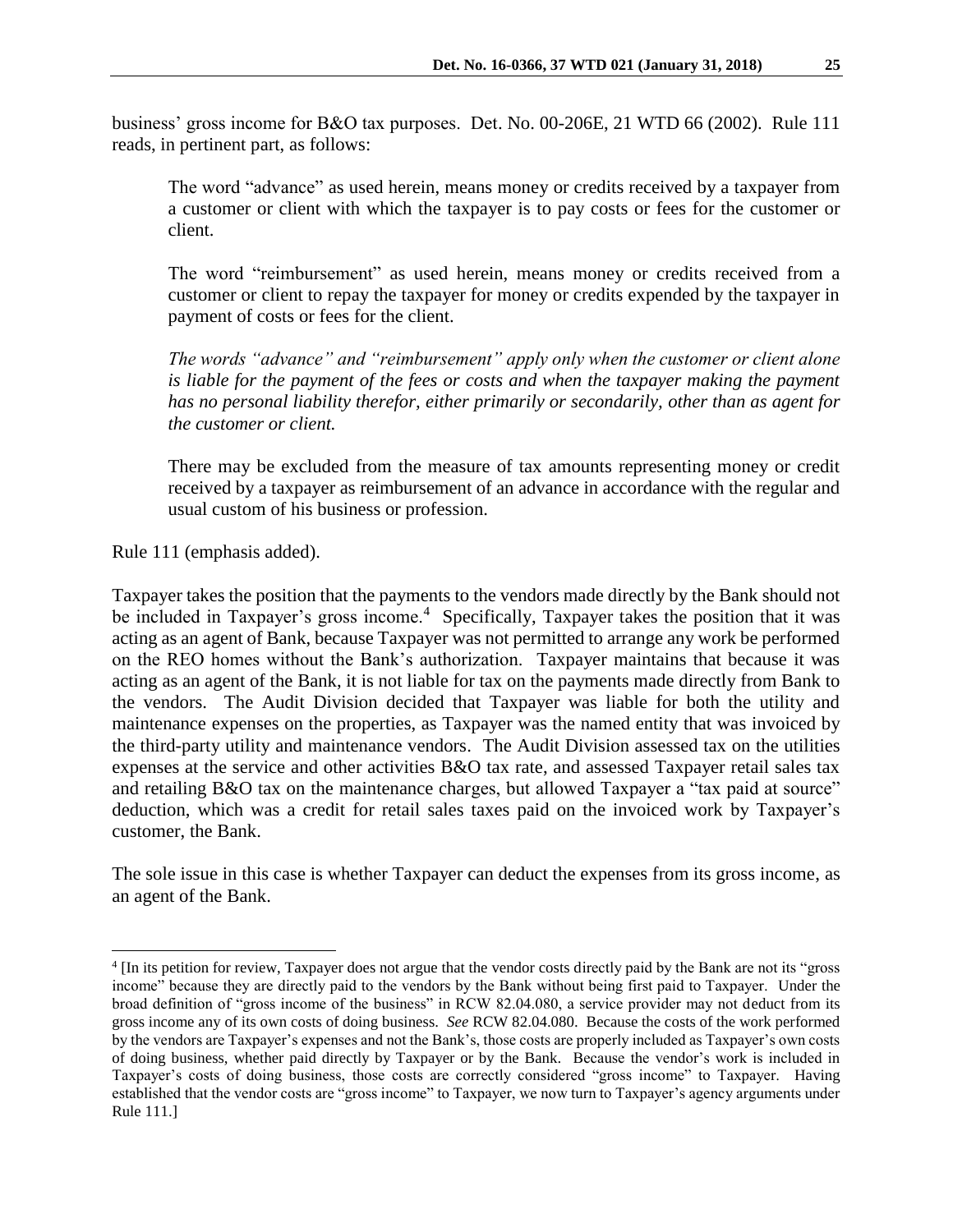Taxpayer has failed to provide any evidence that the vendor costs paid by the Bank were the Bank's expenses, rather than Taxpayer's own expenses. In this case, Taxpayer contracted to perform certain services for the Bank. Specifically, Taxpayer was hired by the Bank to maintain upkeep on REO homes for eventual sale. Taxpayer was listed as the customer on all vendor invoices for maintenance on the REO homes. The fact that Taxpayer forwarded the vendor invoices to the Bank for actual payment does not change the nature of the expenses. The expenses for the upkeep of the REO homes were incurred by Taxpayer. RCW 82.04.080 does not permit a deduction for expenses accrued from the "gross income of the business."

Taxpayer argues it should not be liable for the assessed taxes because the amounts paid to the vendors by the Bank are qualified reimbursements under Rule 111. Generally speaking, all receipts of a company are subject to B&O tax, without any deductions for costs such as labor, materials, taxes, or any other expense. RCW 82.04.080. However, Rule 111 "excludes from the definition of 'gross income' certain 'advances' and 'reimbursements' for which the taxpayer assumes solely agent liability." *Washington Imaging Servs. LLC v. Dep't of Revenue*, 171 Wn.2d 548, 561, 558, 252 P.3d 885, 891 (2011) (citing *Rho*, 113 Wn.2d at 567, 782 P.2d 986.).

Specifically, for the rule to apply, three conditions must be met: '(1) the payments are "customary reimbursement for advances made to procure a service for the client"; (2) the payments "involve services that the taxpayer did not or could not render"; and (3) the taxpayer "is not liable for paying the associate firms except as agent of the client."

*Washington Imaging,* 171 Wn.2d at 561-62, 252 P.3d at 892 (citing *Rho*, 113 Wn.2d at 567-68, 782 P.2d 986 (quoting *Christensen, O'Connor, Garrison & Havelka v. Dep't of Revenue*, 97 Wn.2d 764, 769, 649 P.2d 839 (1982)). Thus, advances or reimbursements transferred by a taxpayer can be deducted from its gross income for B&O tax purposes where the liability of the taxpayer is solely that of an agent. *City of Tacoma v. William Rogers Company, Inc.*, 148 Wn.2d 169, 175, 60 P.3d 79 (2002).

We address the third condition first. In this case, Taxpayer contracted directly with vendors to perform maintenance and upkeep on the REO homes and utility providers to keep the REO homes in livable condition. However, Taxpayer has failed to meet its burden of showing that its liability was "solely agent liability." *Washington Imaging*, 171 Wn.2d at 561, 252 P.3d at 891.

The fact that the Bank paid the vendors directly does not alter Taxpayer's liability for the charge. Taxpayer has presented nothing to indicate that Taxpayer's liability was "solely as an agent" of the Bank.<sup>5</sup> On the evidence presented, as the party that contracted with the vendors to perform maintenance on the REO homes, we find that Taxpayer was, itself, liable for the expenses incurred by those vendors. As such, Taxpayer's liability was not "solely agent liability." *Id*. Therefore, Taxpayer does not meet the third criteria of Rule 111 to deduct the expenses as qualified advances or reimbursements.

 $\overline{a}$ 

<sup>&</sup>lt;sup>5</sup> If, on reconsideration, Taxpayer can show that the vendors and utility companies knew that Taxpayer was acting as an agent of the Bank, our analysis may be different. *See e.g.,* Det. No. 88-7, 4 WTD 423 (1987) ("it is a third party vendor's knowledge and acceptance that it is dealing with an agent, and not just the existence of the agency relationship itself, which finally relieves the agent from liability.")